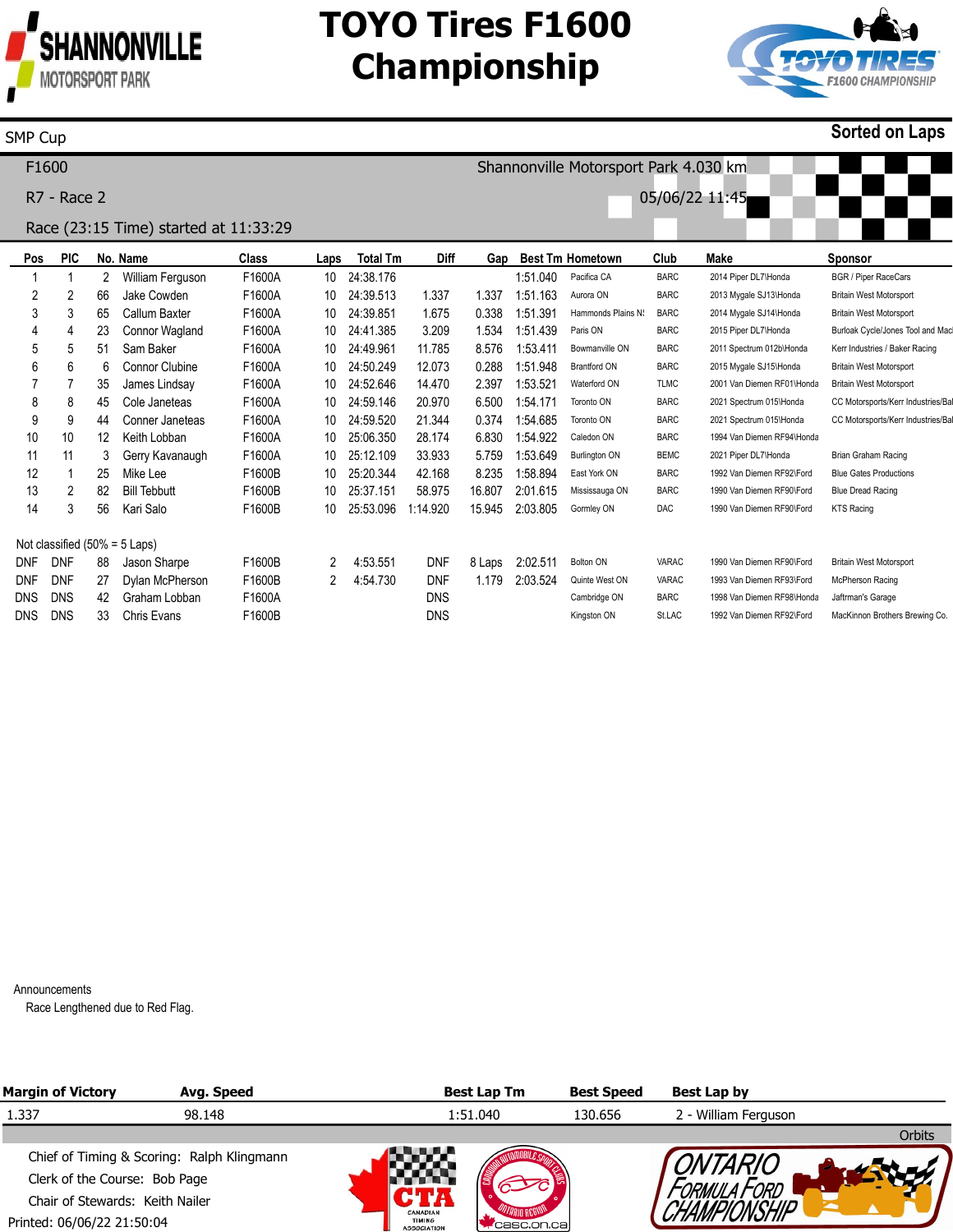

**SMP Cup** 

### **TOYO Tires F1600 Championship**



#### F1600 Shannonville Motorsport Park 4.030 km R7 - Race 2 05/06/22 11:45 Race (23:15 Time) started at 11:33:29 Lap Tm Diff **Time of Day** Lap Tm Diff **Time of Day** Lap Lap Diff Time of Day Lap Lap Tm  $\overline{7}$ 1:53.631  $+0.220$ 12:12:02.337 2:22.223  $+27.301$  $\overline{4}$ 11:42:37.267 (2) William Ferguson 8 1:53.411 12:13:55.748 5 3:29.119  $+1:34.197$ 11:46:06.386 2:49.646  $+58606$ 11:36:19.360  $\mathbf{q}$ 1:53.596  $+0.185$ 12:15:49.344 5  $3:05.129$  $+1:10.207$ 12:08:14.626  $\overline{c}$ 1:54.339  $+3.299$ 11:38:13.699  $10$ 1:54.619  $+1.208$ 12:17:43.963 12:10:13.564 6 1:58.938  $+4.016$ 3 1:51.040 11:40:04.739 1:56.383  $+1.461$ 12:12:09.947  $\overline{7}$  $\overline{A}$ 2:25.196  $+34,156$ 11:42:29.935 (6) Connor Clubine 8 1:56.052  $+1.130$ 12:14:05.999 5 3:29.094  $+1:38.054$ 11:45:59.029 2:49.662  $+57.714$ 11:36:19.253  $\mathsf{q}$ 1:56.194  $+1.272$ 12:16:02.193 5 3:12.201  $\overline{c}$ 2:07.685  $+1:21.161$ 12:08:12.051  $+15.737$ 11:38:26.938  $10$ 1:58.159  $+3.237$ 12:18:00.352 1:52.690  $+1.650$ 12:10:04.741  $\ensuremath{\mathsf{3}}$ 1:58.932  $+6.984$ 11:40:25.870 6 1:52.534  $+1.494$ 12:11:57.275  $\overline{4}$ 2:17.419  $+25.471$ 11:42:43.289 (3) Gerry Kavanaugh 8 1:51.276  $+0.236$ 12:13:48.551 5 3:24.659  $+1:32.711$ 11:46:07.948 2:49.533  $+55.884$ 11:36:19.800  $\overline{1}$  $\mathbf{q}$ 1:51.704  $+0.664$ 12:15:40.255 5 3:01.769  $+1:09.821$ 12:08:15.219  $\overline{c}$ 1:55.990  $+2.341$ 11:38:15.790  $10$ 1:51.923  $+0.883$ 12:17:32.178 1:55.734  $+3.786$ 12:10:10.953 6 3 1:53.649 11:40:09.439  $\overline{7}$ 1:54.687  $+2.739$ 12:12:05.640  $\overline{A}$ 2:23.064  $+29415$ 11:42:32.503 (66) Jake Cowden 8 1:51.960  $+0.012$ 12:13:57.600 5 3:29.126  $+1:35.477$ 11:46:01.629 2:49.677  $+58.514$ 11:36:19.141 9 1:51.948 12:15:49.548 3:08.547  $+1:14.898$ 12:08:12.636 5  $10$  $\overline{2}$ 1:53.789  $+2.626$ 11:38:12.930 1:54.703  $+2.755$ 12:17:44.251 2:13.040  $+19.391$ 12:10:25.676 6 3 1:51.365  $+0.202$ 11:40:04.295  $\overline{7}$ 1:55.309  $+1.660$ 12:12:20.985  $\overline{4}$ 2:25.075  $+33.912$ 11:42:29.370 (35) James Lindsay 8 1:54.189  $+0.540$ 12:14:15.174 3:28.472  $+1:37.309$ 2:49.611  $+56.090$ 11:36:19.743 5 11:45:57.842  $\mathbf{1}$  $\mathbf{q}$ 1:56.132  $+2.483$ 12:16:11.306  $\overline{5}$ 3:14.831  $+1:23.668$ 12:08:11.898  $\mathfrak{p}$ 1:57.109  $+3588$ 11:38:16.852  $10$ 1:54.805  $+1.156$ 12:18:06.111 6 1:53.001  $+1.838$ 12:10:04.899 3 1:54.096  $+0.575$ 11:40:10.948 1:53.788  $+2.625$ 2:23.407  $+29.886$ 11:42:34.355 7 12:11:58.687  $\overline{4}$ (25) Mike Lee 8 1:51.163 12:13:49.850 3:29.551  $+1:36.030$ 11:46:03.906 5 2:49.080  $+50.186$ 11:36:20.772  $+0.587$  $\mathbf{g}$ 1:51.750 12:15:41.600 5 3:06.512  $+1:12.991$ 12:08:13.210  $\overline{2}$ 2:00.563  $+1.669$ 11:38:21.335  $10$ 1:51.915  $+0.752$ 12:17:33.515  $6\phantom{1}6$ 1:57.419  $+3.898$ 12:10:10.629 3 1:58.918  $+0.024$ 11:40:20.253  $\overline{7}$ 1:54.757  $+1.236$ 12:12:05.386  $\overline{4}$ 2:18.099  $+19.205$ 11:42:38.352 (65) Callum Baxter 8 1:53.662  $+0.141$ 12:13:59.048 5 3:28.761  $+1:29.867$ 11:46:07.113  $+58.256$ 11:36:19.394  $\overline{9}$ 12:15:52.569  $2:49.647$ 1:53.521  $\overline{5}$ 3:03.300  $+1:04.406$ 12:08:15.086 1  $\overline{c}$ 1:55.150  $+3.759$ 11:38:14.544  $10$ 1:54.079  $+0.558$ 12:17:46.648 6 1:58.921  $+0.027$ 12:10:14.007 3 1:51.391 11:40:05.935 1:58.894  $\overline{7}$ 12:12:12.901 (45) Cole Janeteas  $+1.064$  $\overline{4}$ 2:25.686  $+34.295$ 11:42:31.621 8 1:59.958 12:14:12.859 5 3:29.302  $+1:37.911$ 11:46:00.923  $2.49498$  $+55.327$ 11:36:20.353 9 2:00.682  $+1.788$ 12:16:13.541 5 3:09.429  $+1:18.038$ 12:08:12.584  $\overline{c}$ 1:57.470  $+3.299$ 11:38:17.823  $10$ 2:00.805  $+1.911$ 12:18:14.346 6 1:53.546 1:54.171 11:40:11.994  $+2.155$ 12:10:06.130 3  $\overline{7}$ 1:51.961  $+0.570$ 12:11:58.091  $\overline{A}$  $2.23050$ +28.879 11:42:35.044 (82) Bill Tebbutt 8 1:51.567  $+0.176$ 12:13:49.658 5 3:29.497  $+1:35.326$ 11:46:04.541 2:48.787  $+47.172$ 11:36:20.989 9 1:51.557  $+0.166$ 12:15:41.215 5 3:05.958 12:08:13.744  $+1.602$  $+1:11.787$  $\overline{2}$ 2:03.217 11:38:24.206  $10$ 1:52.638  $+1.247$ 12:17:33.853 1:56.459  $+2.288$ 12:10:10.203 6  $\overline{3}$ 2:02.216  $+0.601$ 11:40:26.422 1:58.143  $+3.972$ 12:12:08.346  $+15.559$ 11:42:43.596  $\overline{4}$ 2:17.174 (23) Connor Wagland 8 1:55.647  $+1.476$ 12:14:03.993  $\overline{5}$ 3:25.313  $+1:23.698$ 11:46:08.909  $2.49594$  $+58.155$ 11:36:19.689  $\mathbf{q}$ 1:54.256  $+0.085$ 12:15:58.249 5 3:01.493  $+59.878$ 12:08:15.779 1:54.601 11:38:14.290  $10$ 1:54.899  $+0.728$ 12:17:53.148  $\overline{2}$  $+3.162$ 6 2:06.083  $+4.468$ 12:10:21.862  $\overline{3}$ 11:40:05.729 1:51.439  $\overline{7}$ 2:02.027  $+0.412$ 12:12:23.889  $\overline{4}$ 2:25.602  $+34.163$ 11:42:31.331 (44) Conner Janeteas 8 2:01.615 12:14:25.504 5 3:29.143  $+1:37.704$ 11:46:00.474 2:49.445  $+54.760$ 11:36:20.211 2:02.235 9  $+0.620$ 12:16:27.739 11:38:18.993 5 3:10.865  $+1:19.426$ 12:08:12.412  $\overline{2}$ 1:58.782  $+4.097$  $10$ 2:03.414  $+1.799$ 12:18:31.153  $+2.047$ 6 1:53.486 12:10:05.898 3 1:54.965  $+0.280$ 11:40:13.958  $\overline{7}$ 1:51.905  $+0.466$ 12:11:57.803 2:22.114  $+27.429$ 11:42:36.072 (56) Kari Salo 8 1:51.613  $\overline{5}$ 3:29.551  $+1:34.866$  $+0.174$ 12:13:49.416 11:46:05.623 2:48.778  $+44.973$ 11:36:21.040  $\overline{1}$  $\mathsf{Q}$ 1:53.463  $+2.024$ 12:15:42.879 5 3:05.578  $+1:10.893$ 12:08:14.274  $\overline{c}$ 2:08.612  $+4.807$ 11:38:29.652  $10$ 1:52.508  $+1.069$ 12:17:35.387 6 1:57.419  $+2.734$ 12:10:11.693 2:09.314  $+5.509$ 11:40:38.966 3 1:55.694  $+1.009$ 7 12:12:07.387  $\overline{4}$ 2:13.052  $+9.247$ 11:42:52.018 (51) Sam Baker  $\bf8$ 1:54.685 12:14:02.072 5 3:17.805  $+1:14.000$ 11:46:09.823  $+0.541$  $2:49.547$  $+56.136$ 11:36:19.973 9 1:55.226 12:15:57.298 5 3:02.234  $+58.429$ 12:08:17.485  $10$ 1:56.224  $+1.539$ 12:17:53.522  $\overline{c}$ 1:56.496  $+3.085$ 11:38:16.469 ĥ 2:05.434  $+1.629$ 12:10:22.919 3 1:54.183  $+0.772$ 11:40:10.652  $\overline{7}$ 2:03.805 12:12:26.724 2:23.211  $+29.800$ (12) Keith Lobban 11:42:33.863  $\overline{4}$ 8 2:06.915  $+3.110$ 12:14:33.639  $+1:35.762$ 2:49.409  $+54.487$ 11:36:20.345 5 3:29.173 11:46:03.036 1  $\mathsf{Q}$ 2:06.621  $+2.816$ 12:16:40.260 5 3:07.389  $+1:13.978$ 12:08:13.026  $\overline{c}$ 1:59.777  $+4.855$ 11:38:20.122  $10$ 2:06.838  $+3.033$ 12:18:47.098 6 1:55.680  $+2.269$ 12:10:08.706 3 1:54.922 11:40:15.044

Chief of Timing & Scoring: Ralph Klingmann Clerk of the Course: Bob Page Chair of Stewards: Keith Nailer Printed: 06/06/22 21:50:25





Orbits ONTARIO Formula Ford CHAMPIONSHIP Page 1/2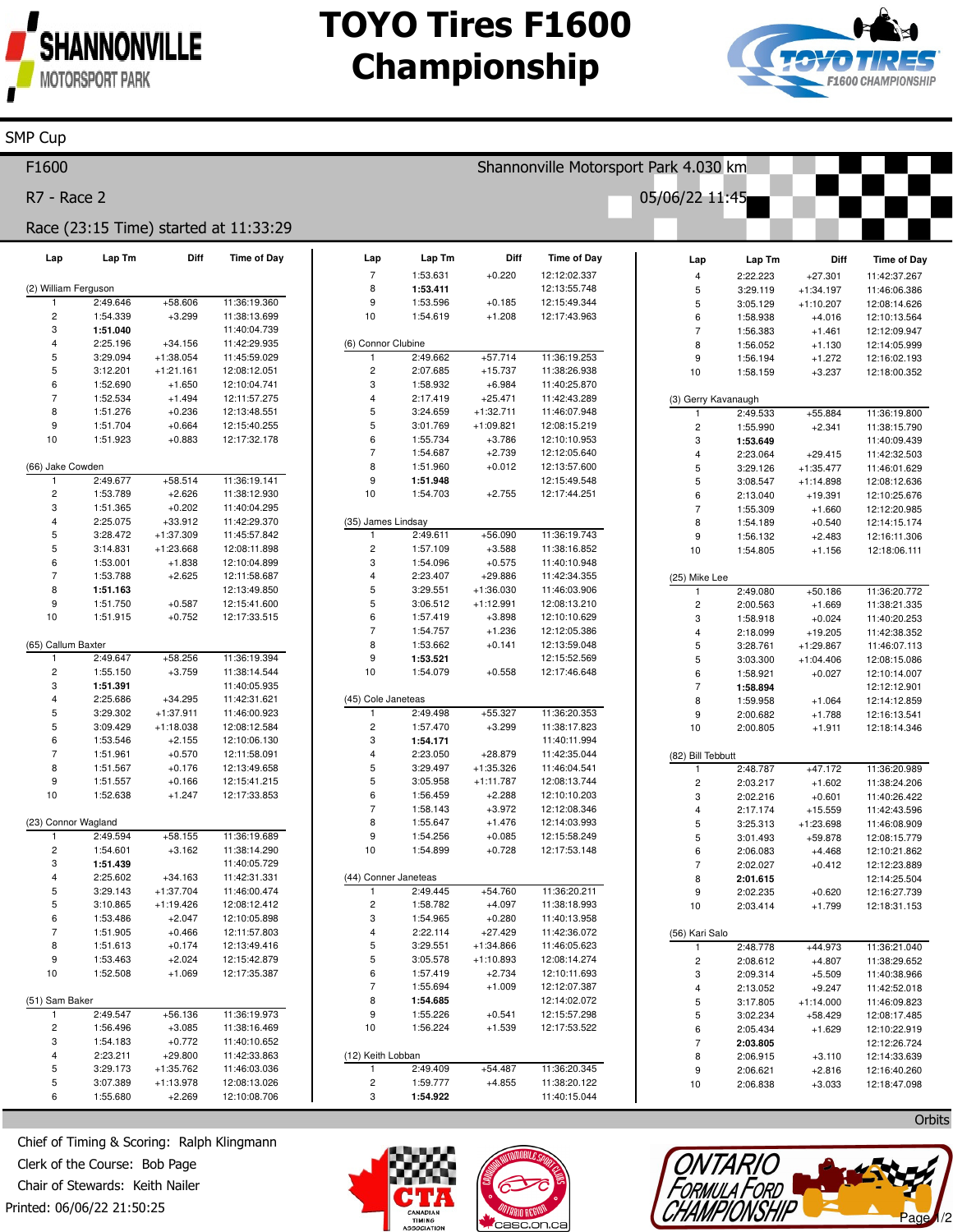

# **TOYO Tires F1600 Championship**



| SMP Cup                                          |                                                                   |           |                                       |     |       |                                       |             |     |                                                                      |      |             |  |  |
|--------------------------------------------------|-------------------------------------------------------------------|-----------|---------------------------------------|-----|-------|---------------------------------------|-------------|-----|----------------------------------------------------------------------|------|-------------|--|--|
| F1600                                            |                                                                   |           |                                       |     |       | Shannonville Motorsport Park 4.030 km |             |     |                                                                      |      |             |  |  |
| R7 - Race 2                                      |                                                                   |           |                                       |     |       | 05/06/22 11:45                        |             |     |                                                                      |      |             |  |  |
|                                                  |                                                                   |           | Race (23:15 Time) started at 11:33:29 |     |       |                                       |             |     |                                                                      |      |             |  |  |
| $\ensuremath{\mathsf{Lap}}$<br>(88) Jason Sharpe | $\ensuremath{\mathsf{Lap}}\xspace\ensuremath{\mathsf{Tm}}\xspace$ | Diff      | Time of Day                           | Lap | LapTm | Diff                                  | Time of Day | Lap | $\ensuremath{\mathsf{Lap}}\xspace\, \ensuremath{\mathsf{Tm}}\xspace$ | Diff | Time of Day |  |  |
| $\mathbf{1}$<br>$\overline{2}$                   | 2:49.446<br>2:02.511                                              | +46.935   | 11:36:20.504<br>11:38:23.015          |     |       |                                       |             |     |                                                                      |      |             |  |  |
| (27) Dylan McPherson                             |                                                                   |           |                                       |     |       |                                       |             |     |                                                                      |      |             |  |  |
| $\mathbf{1}$<br>$\overline{c}$                   | 2:49.285<br>2:03.524                                              | $+45.761$ | 11:36:20.670<br>11:38:24.194          |     |       |                                       |             |     |                                                                      |      |             |  |  |
|                                                  |                                                                   |           |                                       |     |       |                                       |             |     |                                                                      |      |             |  |  |
|                                                  |                                                                   |           |                                       |     |       |                                       |             |     |                                                                      |      |             |  |  |
|                                                  |                                                                   |           |                                       |     |       |                                       |             |     |                                                                      |      |             |  |  |
|                                                  |                                                                   |           |                                       |     |       |                                       |             |     |                                                                      |      |             |  |  |
|                                                  |                                                                   |           |                                       |     |       |                                       |             |     |                                                                      |      |             |  |  |

Printed: 06/06/22 21:50:25 Chief of Timing & Scoring: Ralph Klingmann Clerk of the Course: Bob Page Chair of Stewards: Keith Nailer







**Orbits**